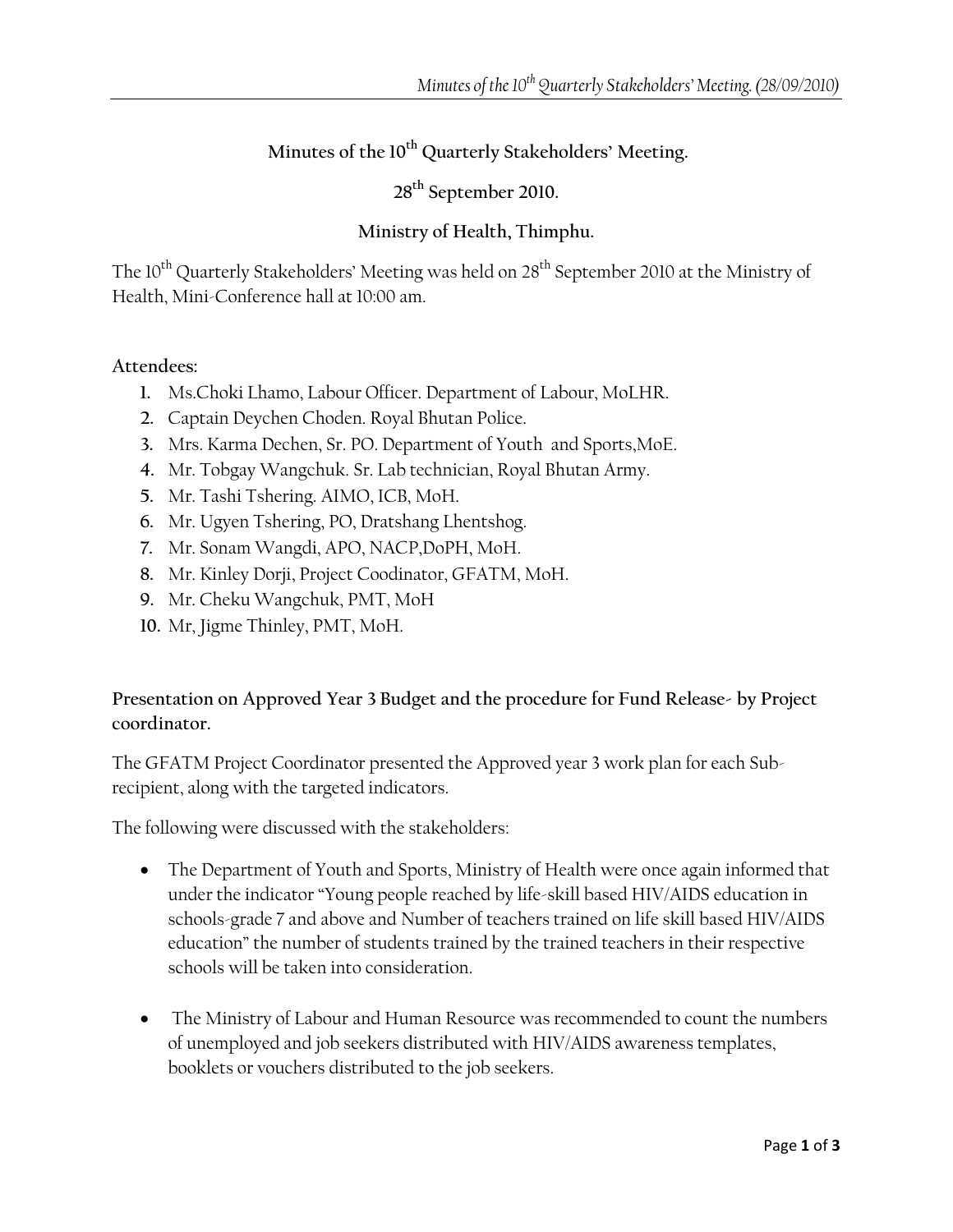- They delay of fund disbursement from the Global Fund was explained to the stake holders, and the importance to submit the report on time.
- The Stakeholders were once again requested to conduct the activities accordingly to the approved work plan, (time and place)
- The stakeholders were also recommended to request release till quarter 12, but were informed that release will be made on quarterly basis.
- Targets achieved with fund support from to other source other than GF can be counted as well.
- The Department of Labour, was requested to implement SDA 1.2.5 "Refresher ToT for Vocational Centre teachers" latest by November.
- As per the request by the Royal Bhutan Army, under SDA 1.5.1 "Development and Printing of HIV information package" of 1000 copies, it was decided that the printing to be carried out by the Ministry of Health with an official request letter from the RBA.
- The RBA was recommended to submit more detailed, evidence based report here after and was also asked to submit the signed Memorandum of Understanding (MoU) for Phase 2 before any fund release request.
- An error in the National budget code for SDA 1.5.2. "Capacity building of women police volunteers" was found, and was recommended to put it under an appropriate budget head, as it's been planed and approved for ex country training. PMT to follow on it. (45.02 to 45.01)
- As there were two separate activity and budget to Attend regional GFATM meetings for the Royal Bhutan Police focal persons the Under SDA 1.5.7, it was decided that one to be allocated to the Royal Bhutan Army.
- The plan to train the focal person from the Sub Recipient, the accounts person and the programme officer on PUDR in October or November was also discussed with the stakeholders, and all agreed it would be help everyone. ( training to be conducted by LFA from Nepal)